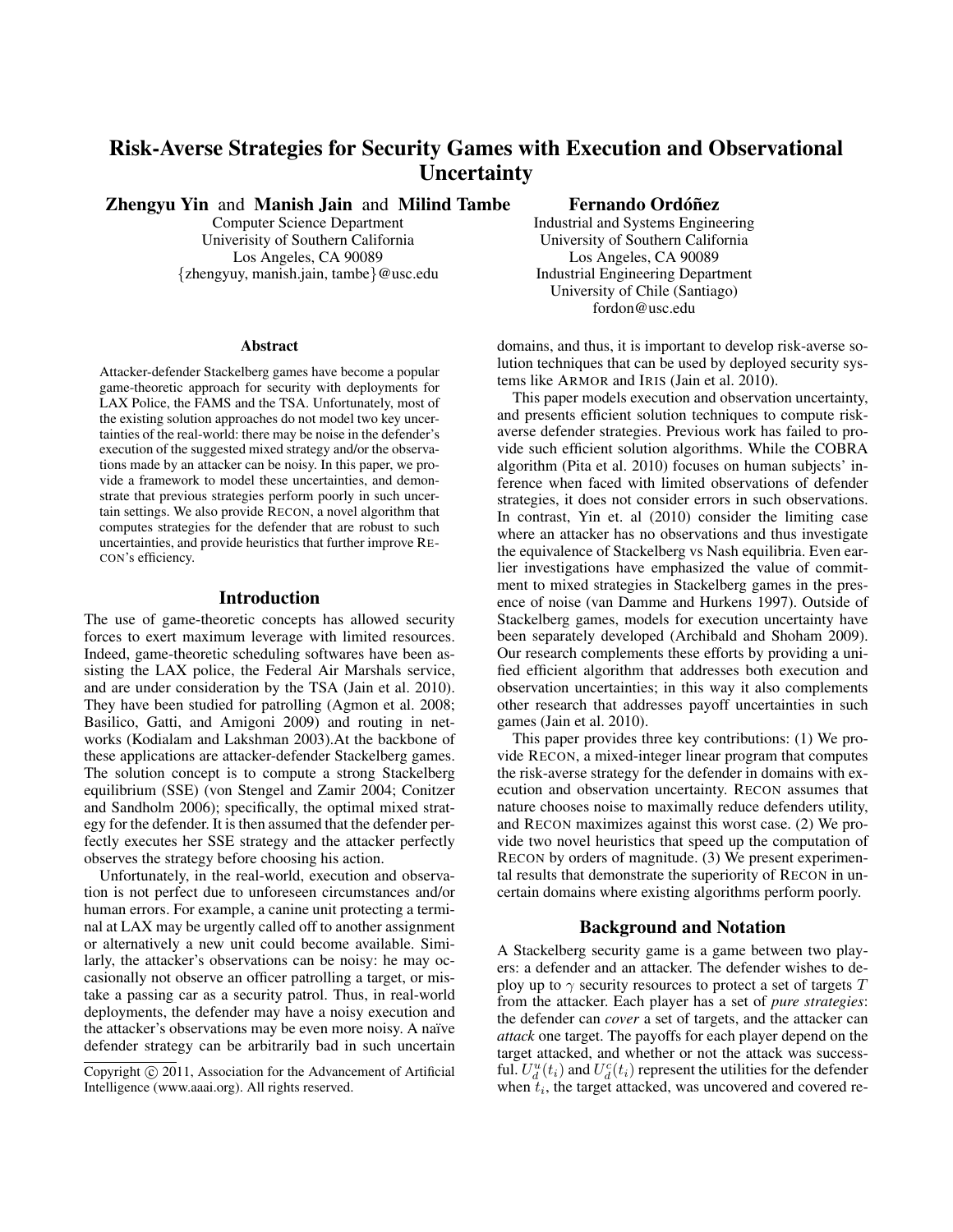spectively. The attacker's utilities are denoted similarly by  $\hat{U}_a^c(t_i)$  and  $U_a^u(t_i)$ . We use  $\Delta U_a(t_i) = U_a^c(t_i) - U_a^u(t_i)$  to denote the difference between defender's covered and uncovered utilities. Similarly,  $\Delta U_a(t_i) = U_a^u(t_i) - U_a^c(t_i)$ . A key property of security games is that  $\Delta U_d(t_i) > 0$  and  $\Delta U_a(t_i) > 0$ . Example payoffs for a game with two targets,  $t_1$  and  $t_2$ , and one resource are given in Table 1.

| Target |  |                |  |
|--------|--|----------------|--|
|        |  | $\overline{a}$ |  |
|        |  | -              |  |

Table 1: Example game with two targets

A strategy profile  $\langle \mathbf{x}, t_i \rangle$  for this game is a mixed strategy  $x$  for the defender, and the attacked target  $t_i$ . The mixed strategy  $\mathbf{x} = \langle x_i \rangle$  is a vector of probabilities of defender *coverage* over all targets (Yin et al. 2010), such that the sum total of coverage is not more than the number of available resources  $\gamma$ . For example, a mixed strategy for the defender can be .25 coverage on  $t_1$  and .75 coverage on  $t_2$ . We allow  $y_i$ , the defender's actual coverage on  $t_i$ , to vary from the intended coverage  $x_i$  by the amount  $\alpha_i$ , that is,  $|y_i - x_i| \leq \alpha_i$ . Thus, if we set  $\alpha_1 = 0.1$ , it would mean that  $0.15 \le y_1 \le 0.35$ . Additionally, we assume that the attacker wouldn't necessarily observe the actual implemented mixed strategy of the defender; instead the attacker's perceived coverage for  $t_i$ , denoted by  $z_i$ , can vary by  $\beta_i$  from the implemented coverage  $y_i$ . Therefore,  $|z_i - y_i| \leq \beta_i$ . Thus, in our example, if  $y_1$  was 0.3 and  $\beta_1$  was set to 0.05, then  $0.25 \le z_1 \le 0.35$ . Table 2 summarizes the notation used in this paper.

For example, at LAX, ARMOR might generate a schedule for two canines to patrol Terminals 1, 2, 3, 4 with probabilities of 0.2, 0.8, 0.5, 0.5 respectively. However, a last-minute cargo inspection may require a canine unit to be called away from, say, Terminal 2 in its particular patrol, or an extra canine unit may become available by chance and get sent to Terminal 3. Additionally, an attacker may fail to observe a canine patrol on a terminal, or he may mistake an officer walking across as engaged in a patrol. Since each target is patrolled and observed independently, we assume that both execution and observation noise are independent per target.

Again, consider the example in Table 1, suppose the defender has one resource. The SSE strategy for the defender would be protecting  $t_1$  and  $t_2$  with 0.5 probability each, making them indifferent for the attacker. The attacker breaks ties in defender's favor and chooses  $t_1$  to attack, giving the defender an expected utility of 5. This SSE strategy is not robust to any noise – by deducting an infinitesimal amount of coverage probability from  $t_2$ , the attacker's best response changes to  $t_2$ , reducing the defender's expected utility to −5. We compute a risk-averse strategy, which provides the defender the maximum worst-case expected utility. For example, assuming no execution error and 0.1 observational uncertainty ( $\alpha = 0$  and  $\beta = 0.1$ ), the optimal risk-averse defender strategy is to protect  $t_1$  with  $0.4 - \epsilon$  probability and  $t_2$  with  $0.6 + \epsilon$  probability so that even in the worstcase, the attacker would choose  $t_1$ , giving the defender an

| Variable          | Definition                                     |  |
|-------------------|------------------------------------------------|--|
| T                 | Set of targets                                 |  |
| $U_d^u(t_i)$      | Defender's payoff if target $t_i$ is uncovered |  |
| $U_d^c(t_i)$      | Defender's payoff if target $t_i$ is covered   |  |
| $U_a^u(t_i)$      | Attacker's payoff if target $t_i$ is uncovered |  |
| $U_a^c(t_i)$      | Attacker's payoff if target $t_i$ is covered   |  |
|                   | Number of defender resources                   |  |
| $x_i$             | Defender's intended coverage of target $t_i$   |  |
| $y_i$             | Defender's actual coverage of target $t_i$     |  |
| $z_i$             | Attacker's observed coverage of target $t_i$   |  |
| $\Delta U_d(t_i)$ | $\Delta U_d(t_i) = U_d^c(t_i) - U_d^u(t_i)$    |  |
| $\Delta U_a(t_i)$ | $\Delta U_a(t_i) = U_a^u(t_i) - U_a^c(t_i)$    |  |
| $D_i(x_i)$        | Defender's expected utility for target $t_i$   |  |
|                   | $D_i(x_i) = U_d^u(t_i) + \Delta U_d(t_i)x_i$   |  |
| $A_i(x_i)$        | Attacker's expected utility for target $t_i$   |  |
|                   | $A_i(x_i) = U_a^u(t_i) - \Delta U_a(t_i)x_i$   |  |
| $\alpha_i$        | Maximum execution error for target $t_i$       |  |
| $\beta_i$         | Maximum observation error for target $t_i$     |  |

Table 2: Notation

expected utility of 4. Finding the optimal risk-averse strategy for large games remains difficult, as it is essentially a *bi-level* programming problem (Bard 2006).

# Problem Statement

The objective is to find the optimal risk-averse strategy x, maximizing the worst-case defender utility,  $U_d^*(\mathbf{x})$  (Constraint (1) and (2)). Given a fixed maximum execution and observation noise,  $\alpha$  and  $\beta$  respectively,  $U_d^*(\mathbf{x})$  is computed by the minimization problem from Constraint (3) to (6).

$$
\max_{\mathbf{x}} \quad U_d^*(\mathbf{x}) \tag{1}
$$

s.t. 
$$
\sum_{t_i \in T} x_i \le \gamma, \ 0 \le x_i \le 1 \tag{2}
$$

$$
U_d^*(\mathbf{x}) = \min_{\mathbf{y}, \mathbf{z}, t_j} D_j(y_j)
$$
(3)

$$
\text{s.t.} \quad t_j \in \arg\max_{t_i \in T} A_i(z_i) \tag{4}
$$

$$
-\alpha_i \le y_i - x_i \le \alpha_i, \ 0 \le y_i \le 1 \quad (5)
$$

$$
-\beta_i \le z_i - y_i \le \beta_i, \ \ 0 \le z_i \le 1 \quad (6)
$$

The overall problem is a bi-level programming problem. For a fixed defender strategy x, the *second-level* problem from Constraint (3) to (6) computes the worst-case defender's executed coverage y, the attacker's observed coverage z, and the target attacked  $t_j$ .  $\langle y, z, t_j \rangle$  is chosen such that the defender's expected utility  $D_i(y_i)$  (see Table 2) is minimized, given that the attacker maximizes his believed utility<sup>1</sup>  $A_j(z_j)$  (Constraint (4)). This robust optimization is similar in spirit to Aghassi and Bertsimas (2006), although that is in the context of simultaneous move games.

This also highlights the need to separately model both execution and observation noise. Indeed a problem with un-

<sup>&</sup>lt;sup>1</sup>The attacker's believed utility is computed using the strategy observed by the attacker, and it may not be achieved, since z can be different from y, which can be different from x.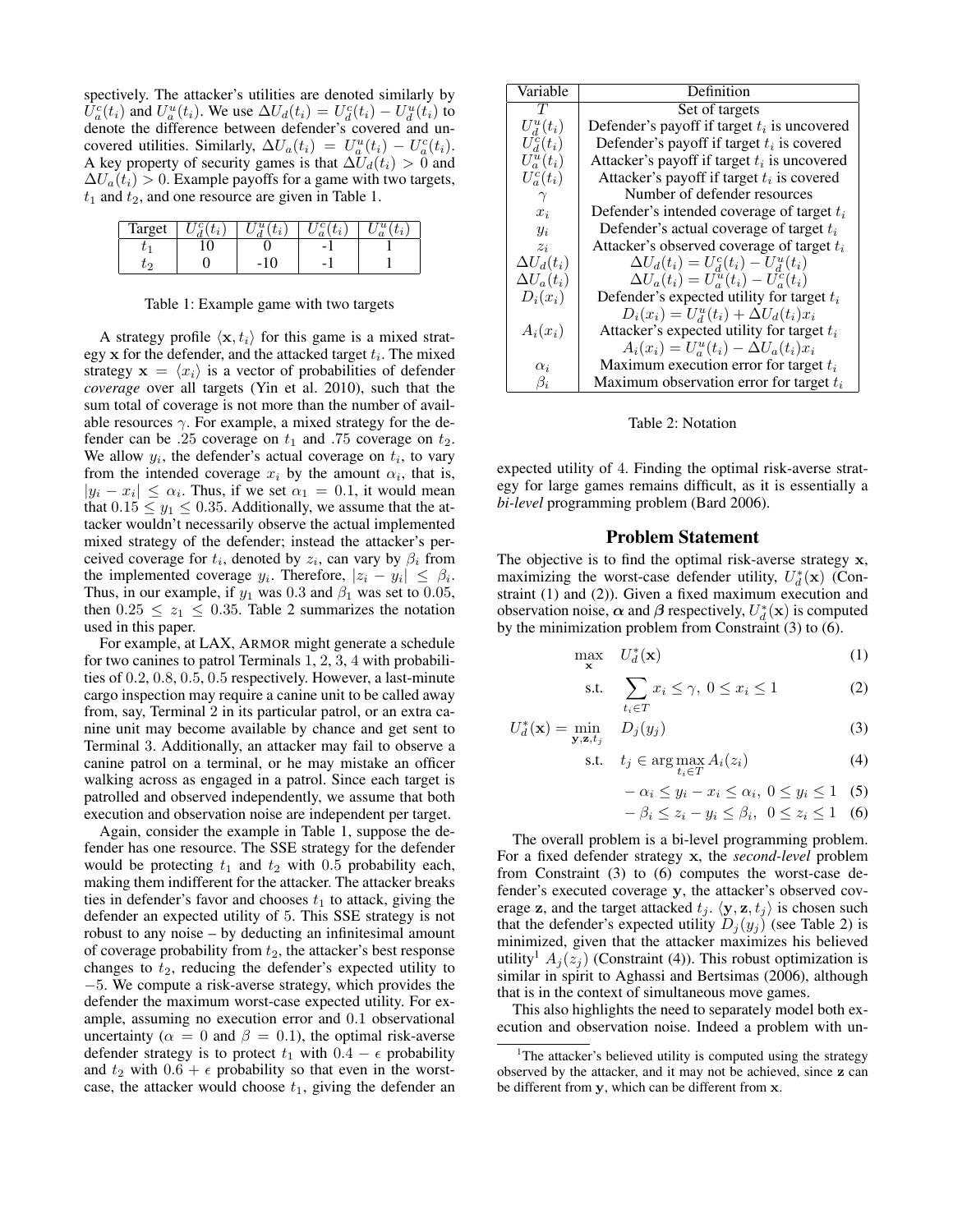certainty defined as  $\langle \alpha, \beta \rangle$  is different from a problem with  $\langle \alpha' = 0, \beta' = \alpha + \beta \rangle$  (or vice-versa), since the defender utility is different in the two problems. Other key properties of our approach include the solution of the above problem is an SSE if  $\alpha = \beta = 0$ . Furthermore, a MAXIMIN strategy is obtained when  $\beta = 1$  with  $\alpha = 0$ , since z can be arbitrary. Finally,  $\alpha = 1$  implies that the execution of the defender is independent of x and thus, any feasible x is optimal.

## Approach

We present RECON, *Risk-averse Execution Considering Observational Noise*, a mixed-integer linear programming (MILP) formulation to compute the risk-averse defender strategy in the presence of execution and observation noise. It encodes the necessary and sufficient conditions of the second-level problem (Constraint (4)) as linear constraints. The intuition behind these constraints is to identify  $S(\mathbf{x})$ , the *best-response* action set for the attacker given a strategy x, and then break ties against the defender. Additionally, RE-CON represents the variables y and z in terms of the variable  $x - it$  reduces the bi-level optimization problem to a single-level optimization problem. We first define the term *inducible target* and then the associated necessary/sufficient conditions of the second level problem.

**Definition 1.** We say a target  $t_j$  is weakly inducible by a *mixed strategy* **x** *if there exists a strategy* **z** *with*  $0 \leq z_i \leq 1$ and  $|z_i - x_i| \leq \alpha_i + \beta_i$  for all  $t_i \in T$ , such that  $t_j$  is the best *response to* **z** *for the attacker, i.e.,*  $t_j = \arg \max_{t_i \in T} A_i(z_i)$ *.* 

Additionally, we define the upper and lower bounds on the utility the attacker may believe to obtain for the strategy profile  $\langle \mathbf{x}, t_i \rangle$ . These bounds will then be used to determine the *best response* set of the attacker.

**Definition 2.** For the strategy profile  $\langle x, t_i \rangle$ , the upper *bound of attacker's believed utility is given by*  $A_i^+(x_i)$ , *which would be reached when the attacker's observed coverage of*  $t_i$  *reaches the lower bound*  $\max\{0, x_i - \alpha_i - \beta_i\}.$ 

$$
A_i^+(x_i) = \min\{U_a^u(t_i), A_i(x_i - \alpha_i - \beta_i)\}\tag{7}
$$

*Similarly, we denote the lower bound of attacker's believed utility of attacking target*  $t_i$  *by*  $A_i^-(x_i)$ *, which is reached* when the attacker's observed coverage probability on  $t_i$ *reaches the upper bound*  $\min\{1, x_i + \alpha_i + \beta_i\}.$ 

$$
A_i^-(x_i) = \max\{U_a^c(t_i), A_i(x_i + \alpha_i + \beta_i)\}\tag{8}
$$

**Lemma 1.** A target  $t_j$  is weakly inducible by  $x$  if and only  $if A_j^+(x_j) \ge \max_{t_i \in T} A_i^-(x_i)$ .

*Proof.* If  $t_i$  is weakly inducible, consider z such that  $t_i$  =  $\arg \max_{t_i \in T} A_i(z_i)$ . Since  $z_j \ge \max\{0, x_j - \alpha_j - \beta_j\}$  and for all  $t_i \neq t_j$ ,  $z_i \leq \min\{1, x_i + \alpha_i + \beta_i\}$ , we have:

$$
A_j^+(x_j) = \min\{U_a^u(t_j), A_j(x_j - \alpha_j - \beta_j)\} \ge A_j(z_j)
$$
  
 
$$
\ge A_i(z_i) \ge \max\{U_a^c(t_i), A_i(x_i + \alpha_i + \beta_i)\} = A_i^-(x_i).
$$

On the other hand, if  $A_j^+(x_j) \geq A_i^-(x_i)$  for all  $t_i \in T$ , we can let  $z_j = \max\{0, x_i - \alpha_j - \beta_j\}$  and  $z_i = \min\{1, x_i + \alpha_i + \beta_j\}$  $\beta_i$ } for all  $t_i \neq t_j$ , which satisfies  $t_j = \arg \max_{t_i \in T} A_i(z_i)$ . This implies  $t_i$  is weakly inducible.

We also define  $D_i^-(x_i)$ , the lower bound on the defender's expected utility for the strategy profile  $\langle \mathbf{x}, t_i \rangle$ . This lower bound is used to determine the defender's worst-case expected utility.

**Definition 3.** For the strategy profile  $\langle \mathbf{x}, t_i \rangle$ ,  $D_i^-(x_i)$  is *achieved when the defender's implemented coverage on*  $t_i$ *reaches the lower bound*  $\max\{0, x_i - \alpha_i\}$ *, and is given by:* 

$$
D_i^-(x_i) = \max\{U_d^u(t_i), D_i(x_i - \alpha_i)\}\tag{9}
$$

Lemma 2. *Let* S(x) *be the set of all targets that are weakly inducible by* **x***, then*  $U_d^*(\mathbf{x}) = \min_{t_i \in S(\mathbf{x})} D_i^-(x_i)$ *.* 

*Proof.* A target not in  $S(\mathbf{x})$  cannot be attacked, since it is not the best response of the attacker for any feasible z. Additionally, for any target  $t_i$  in  $S(\mathbf{x})$ , the minimum utility of the defender is  $D_i^-(x_i)$ . Therefore,  $U_d^*(\mathbf{x}) \ge \min_{t_i \in S(\mathbf{x})} D_i^-(x_i)$ .

Additionally, we prove  $U_d^*(\mathbf{x}) \leq \min_{t_i \in S(\mathbf{x})} D_i^-(x_i)$  by showing there exist  $\langle y, z, t_j \rangle$  satisfying Constraint (4) to (6) with  $D_j(y_j) = \min_{t_i \in S(\mathbf{x})} D_i^-(x_i)$ . To this end, we choose  $t_j = \arg \min_{t_i \in S(\mathbf{x})} D_i^{-}(x_i), \ y_j = \max\{0, x_j - \alpha_j\},\$  $z_j = \max\{0, x_j - \alpha_j - \beta_j\}$ , and  $y_i = \min\{1, x_i + \alpha_i\}$ ,  $z_i =$  $\min\{1, x_i + \alpha_i + \beta_i\}$  for all  $t_i \neq t_j$ . y and z satisfy Constraint (5) and (6) by construction. And since  $t_j$  is weakly inducible, we have for all  $t_i \neq t_j$ ,  $A_j(z_j) = A_j^+(x_j) \geq$  $A_i^-(x_i) = A_i(z_i)$ , implying  $t_j = \arg \max_{t_i \in T} A_i(z_i)$ .  $\Box$ 

Lemma (1) and (2) are the necessary and sufficient conditions for the second level optimization problem, reducing the bi-level optimization problem into a single level MILP.

#### RECON MILP

Now we present the MILP formulation for RECON. It maximizes the defender utility, denoted as  $v_d$ .  $v_a$  represents the *highest lower-bound* on the believed utility of the attacker  $(A_i^+(x_i))$ , given in Constraint (11). The binary variable  $q_i$  is 1 if the target  $t_i$  is weakly inducible; it is 0 otherwise. Constraint (12) says that  $q_i = 1$  if  $A_i^+(x_i) \ge v_a$  ( $\epsilon$  is a small positive constant which ensures that  $q_i = 1$  when  $A_i^+(x_i) = v_a$ ) and together with Constraint (11), encodes Lemma 1. The constraint that  $q_i = 0$  if  $A_i^+(x_i) < v_a$  could be added to RECON, however, it is redundant since the defender wants to set  $q_i = 0$  in order to maximize  $v_d$ . Constraint (13) says that the defender utility  $v_d$  is less than  $D_i^-(x_i)$  for all inducible targets, thereby implementing Lemma 2. Constraint (14) ensures that the allocated resources are no more than the number of available resources  $\gamma$ , maintaining feasibility.

$$
\max_{\mathbf{x}, \mathbf{q}, v_d, v_a} v_d \tag{10}
$$

$$
\text{s.t.} \quad v_a = \max_{t_i \in T} A_i^-(x_i) \tag{11}
$$

$$
A_i^+(x_i) \le v_a + q_i M - \epsilon \tag{12}
$$

$$
v_d \le D_i^-(x_i) + (1 - q_i)M \tag{13}
$$

$$
\sum_{i} x_i \le \gamma \tag{14}
$$

$$
x_i \in [0, 1] \tag{15}
$$

$$
q_i \in \{0, 1\} \tag{16}
$$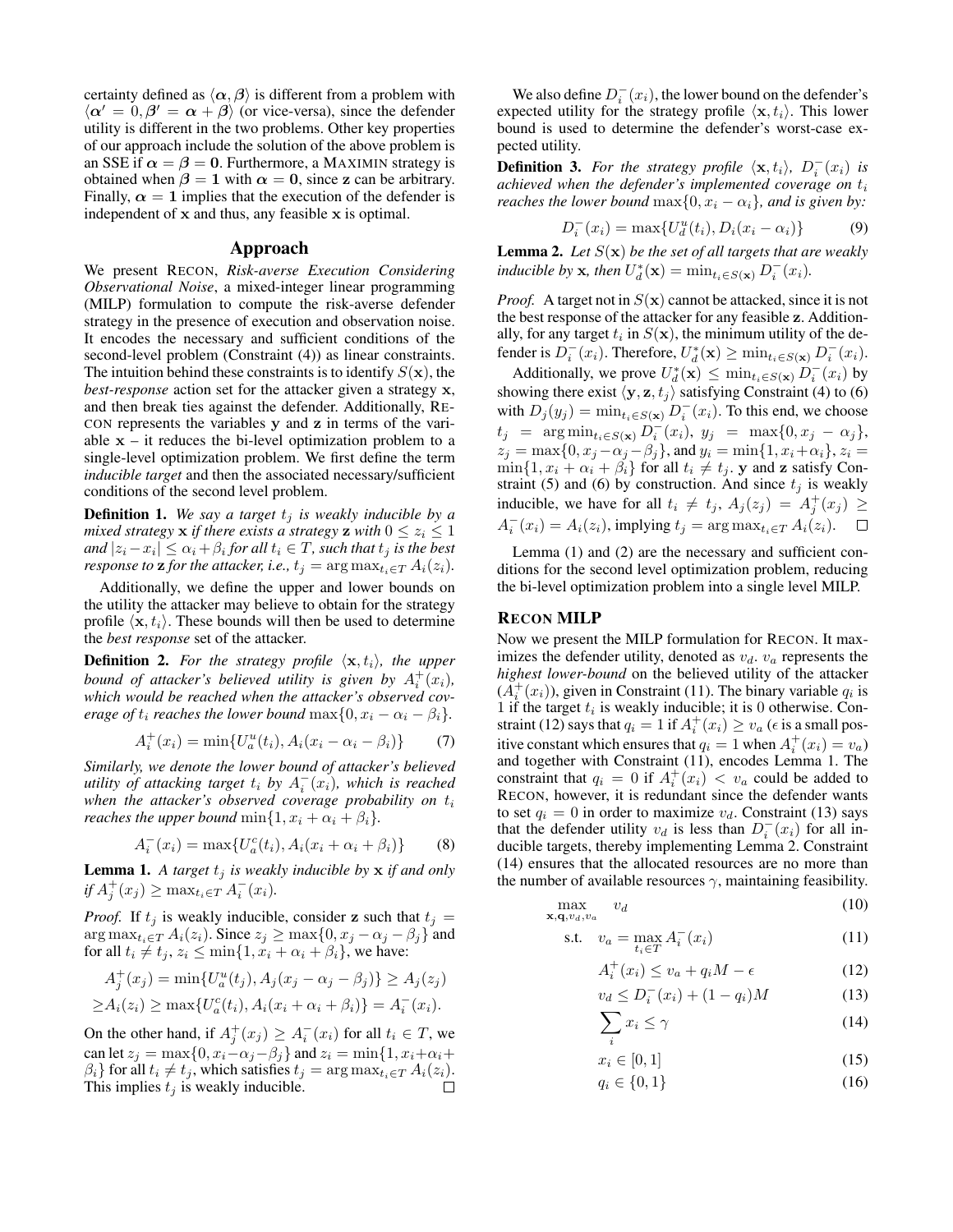The max function in Constraint (11) can be formulated using |T| binary variables,  $\{h_i\}$ , in the following manner:

$$
A_i^-(x_i) \le v_a \le A_i^-(x_i) + (1 - h_i)M \tag{17}
$$

$$
\sum_{t_i \in T} h_i = 1, \quad h_i \in \{0, 1\}
$$
 (18)

The min operation in  $A_i^+(x_i)$  is also implemented similarly. For example, Equation  $(7)$  can be encoded as:

$$
U_a^u(t_i) - (1 - \nu_i)M \le A_i^+ \le U_a^u(t_i)
$$
  

$$
A_i(x_i - \alpha_i - \beta_i) - \nu_i M \le A_i^+ \le A_i(x_i - \alpha_i - \beta_i)
$$
  

$$
\nu_i \in \{0, 1\}
$$

We omit the details for expanding  $A_i^-(x_i)$  and  $D_i^-(x_i)$ , they can be encoded in a similar fashion.

#### Speeding up

As described above, RECON uses a MILP formulation to compute the risk-averse strategy for the defender. Integer variables increase the complexity of the linear programming problem; indeed solving integer programs is NP-hard. MILP solvers internally use branch-and-bound to evaluate integer assignments. Availability of good lower bounds implies that less combinations of integer assignments (branch-andbound nodes) need to be evaluated. This is the intuition behind speeding up the execution of RECON. We provide two methods, a-RECON and i-RECON, to generate lower bounds.

a-RECON: a-RECON solves a *restricted* version of RE-CON. This restricted version has lower number of integer variables, and thus generates solutions faster. It replaces  $A_i^+(x_i)$  by  $A_i(x_i - \alpha_i - \beta_i)$  and  $D_i^-(x_i)$  by  $D_i(x_i - \alpha_i)$ , thereby rewriting Constraints (12) and (13) as follows:

$$
A_i(x_i - \alpha_i - \beta_i) \le v_a + q_i M - \epsilon \tag{19}
$$

$$
v_d \le D_i(x_i - \alpha_i) + (1 - q_i)M \tag{20}
$$

a-RECON is indeed more *restricted* – the LHS of Constraint (19) in a-RECON is *no less than* the LHS of Constraint (12) in RECON; and the RHS of Constraint (20) is *no greater than* the RHS of Constraint (13) in a-RECON. Therefore, any solution generated by a-RECON is feasible in RECON, and acts as a lower bound. We do not restrict  $A_i^-(x_i)$  since the RHS of Constraint (17) is non-trivial for only one target.

**i-RECON:** i-RECON uses an iterative method to obtain monotonically increasing lower bounds  $v_d^{(k)}$  of RECON. Using the insight that Constraint (19) is *binding* only when  $q_i = 0$ , and (20) when  $q_i = 1$ , i-RECON rewrites Constraints  $(19)$  and  $(20)$  as follows:

$$
x_i \ge \begin{cases} \tau_{a,i}(v_a) = \frac{U_a^u(t_i) - v_a + \epsilon}{\Delta U_a(t_i)} + \alpha_i + \beta_i & \text{if } q_i = 0\\ \tau_{d,i}(v_d) = \frac{v_d - U_d^u(t_i)}{\Delta U_d(t_i)} + \alpha_i & \text{if } q_i = 1 \end{cases}
$$
(21)

which says that  $q_i = 0$  implies  $x_i \geq \tau_{a,i}(v_a)$  and  $q_i = 1$ implies  $x_i \geq \tau_{d,i}(v_d)$ .<sup>2</sup> Constraint (21) is equivalent to:

$$
x_i \ge \min\{\tau_{d,i}(v_d), \tau_{a,i}(v_a)\}
$$
  
=  $\tau_{d,i}(v_d) + \min\{0, \tau_{a,i}(v_a) - \tau_{d,i}(v_d)\}$  (22)

#### Algorithm 1: Pseudo code of i-RECON

1 
$$
k = 0
$$
,  $v_d^{(0)} = v_a^{(0)} = -\infty$ ;  
\n2 **while**  $|v_a^{(k+1)} - v_a^{(k)}| \le \eta$  and  $|v_d^{(k+1)} - v_d^{(k)}| \le \eta$  do  
\n3  $|v_a^{(k+1)}| = \text{Solve}(\text{A-LP}(v_d^{(k)}, v_a^{(k)}));$   
\n4  $|v_d^{(k+1)}| = \text{Solve}(\text{D-LP}(v_d^{(k)}, v_a^{(k)}));$   
\n5  $|k = k + 1;$   
\n6 **end**

The equivalence between Constraint (21) and (22) can be verified as follows:  $\langle x, v_d, v_a \rangle$  from any feasible solution  $\langle \mathbf{x}, \mathbf{q}, v_d, v_a \rangle$  of (21) is trivially feasible in (22). On the other hand, given a feasible solution  $\langle x, v_d, v_a \rangle$  to Constraint (22), we choose  $q_i = 1$  if  $x_i \geq \tau_{d,i}(v_d)$  and 0 otherwise, and thus obtain a feasible solution to Constraint (21). Hence, we obtain an equivalent problem of a-RECON by replacing Constraints (12) and (13) by (22). In the  $k^{\text{th}}$  iteration, i-RECON substitutes  $\tau_{d,i}(v_d) - \tau_{a,i}(v_a)$  by a constant,  $\Delta \tau_i^{(k)}$ , *restricting* Constraint (22). This value is updated in every iteration while maintaining a restriction of Constraint (22). Such a substitution reduces Constraint (22) to a linear constraint, implying that i-RECON performs a polynomial-time computation in every iteration.<sup>3</sup>

Observe that  $\tau_{d,i}(v_d)$  is increasing in  $v_d$  where as  $\tau_{a,i}(v_a)$ is decreasing in  $v_a$  (refer Constraint (21)), and hence  $\tau_{d,i}(v_d)-\tau_{a,i}(v_a)$  is *increasing* in both  $v_d$  and  $v_a$ . i-RECON generates an increasing sequence of  $\{\Delta \tau_i^{(k)} = \tau_{d,i}(v_d^{(k)}) - \}$  $\tau_{a,i}(v_a^{(k)})\}$  by finding increasing sequences of  $v_d^{(k)}$  and  $v_a^{(k)}$ . As we will show later, substituting  $\tau_{d,i}(v_d) - \tau_{a,i}(v_a)$ with  $\{\Delta \tau_i^{(k)}\}$  in Constraint (22) guarantees correctness. Since a higher value of  $\Delta \tau_i^{(k)}$  implies a lower value of  $\min\{0, -\Delta \tau_i^{(k)}\}\$ , a weaker restriction is imposed by Constraint (22), leading to a better lower bound  $v_d^{(k+1)}$ .

Given  $v_d^{(k)}$  and  $v_a^{(k)}$ , i-RECON uses D-LP to compute the  $v_d^{(k+1)}$  $\mathcal{L}_d^{(k+1)}$ , and A-LP to compute  $v_a^{(k+1)}$ . The pseudo-code for i-RECON is given in Algorithm 1. D-LP is the following maximization linear program, which returns the solution vector  $\langle \mathbf{x}, v_d, \hat{v}_a \rangle$ , such that  $v_d$  is the desired lower bound.

$$
\max_{\mathbf{x}, v_d, \hat{v}_a} v_d
$$
  
s.t. Constant(11), (14) and (15)  

$$
x_i \ge \tau_{d,i}(v_d) + \min\{0, -\Delta \tau_i^{(k)}\}
$$
(23)

$$
v_d \ge v_d^{(k)}; \quad \hat{v}_a \ge v_a^{(k)} \tag{24}
$$

Constraint (24) is added to D-LP to ensure that we get a monotonically increasing solution in every iteration. Similarly, given  $v_d^{(k)}$  and  $v_a^{(k)}$ , A-LP is the following minimization problem. It minimizes  $v_a$  to guarantee that Constraint (23) in D-LP remains a restriction to Constraint (22) for the next iteration, ensuring D-LP always provides a lower bound of RECON. More details are in Proposition 1 which proves the

<sup>2</sup>This is *not* equivalent to the unconditional equation  $x_i \geq \max{\tau_{a,i}(v_a), \tau_{d,i}(v_d)}$ .

<sup>&</sup>lt;sup>3</sup>While the formulation has integer variables from Constraint (11), it can be considered as  $2|T|$  LPs since there are only  $2|T|$ distinct combinations of integer assignments.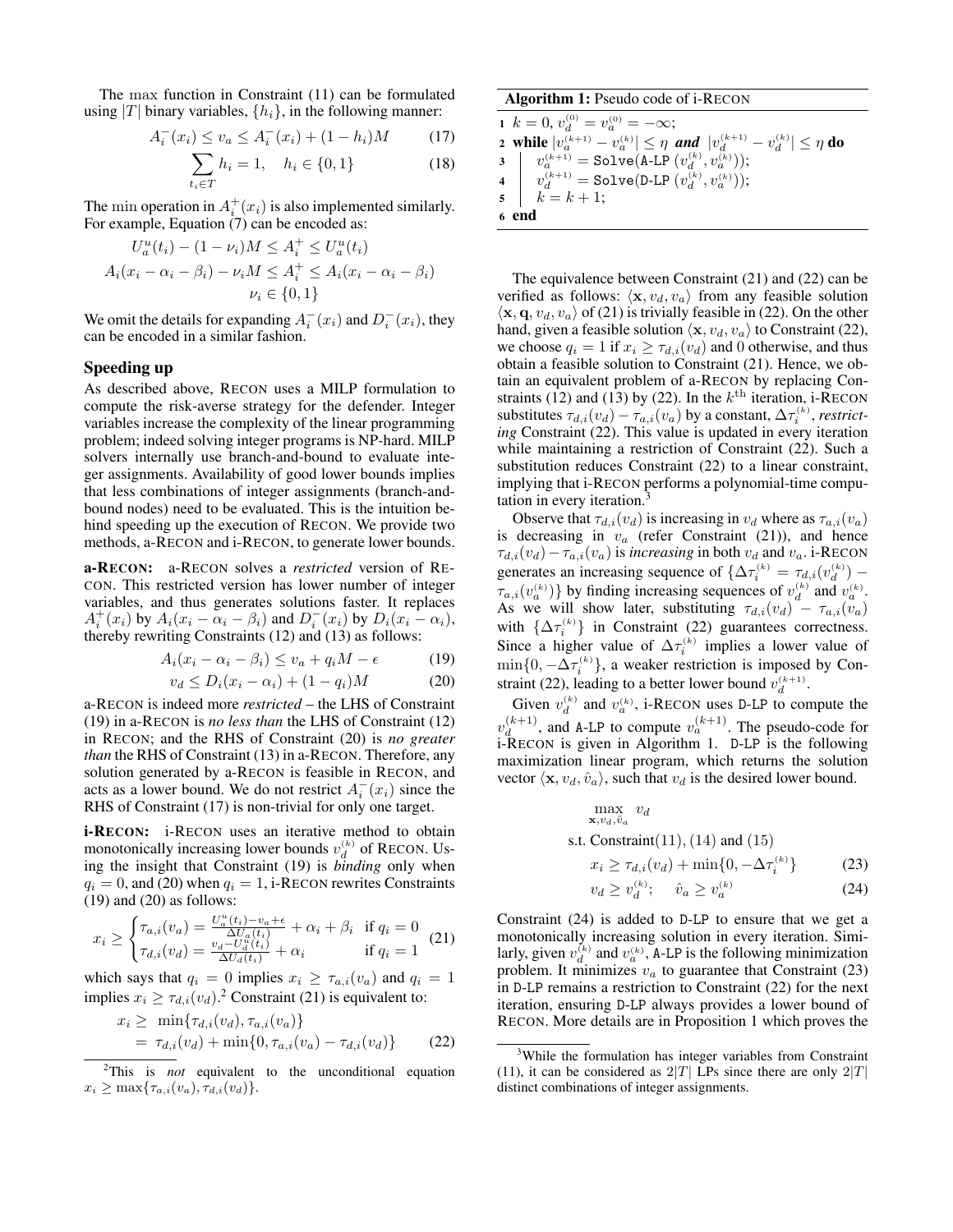correctness of i-RECON.

$$
\min_{\mathbf{x}, v_d, v_a} v_a
$$
  
s.t. Constant (11), (14) and (15)  

$$
x_i \ge \tau_{a,i}(v_a) + \min\{\Delta\tau_i^{(k)}, 0\}
$$
 (25)  

$$
v_a \ge v_a^{(k)}
$$
 (26)

Proposition 1. *Both* D*-*LP *and* A*-*LP *are feasible and bounded for every iteration* k *until i-*RECON *converges.*

*Proof.* A-LP is bounded for every iteration because  $v_a \geq$  $\max_{t_i \in T} U_a^c(t_i)$  by Constraint (11). We prove the rest of the proposition using induction. First we establish that both D-LP and A-LP are feasible and bounded in the first iteration. In the first iteration, D-LP is feasible for any value of  $x_i \geq 0$  when  $v_d = \min_{t_i \in T} \{ U_d^u(t_i) - \alpha_i \Delta U_d(t_i) \}$ (from Constraint (21)), and it is bounded since  $\tau_{d,i}(v_d) \leq$  $x_i \leq 1$  for all  $t_i \in T$ . In the same way, for A-LP, Constraint (25) becomes  $x_i \geq -\infty$  in the first iteration. Thus,  $v_a = \max_{t_i \in T} A_i^-(x_i) > -\infty$  is a feasible solution.

Assuming that D-LP and A-LP are feasible and bounded for iterations  $1, 2, \ldots, k$ , we now show that they remain bounded and feasible in iteration  $k + 1$ . Firstly, D-LP is bounded in the  $k + 1$ <sup>th</sup> iteration since  $\tau_{d,i}(v_d) \leq 1$  –  $\min\{0, -\Delta \tau_i^{(k)}\}$  for all  $t_i \in T$ . D-LP is feasible because the solution from the  $k^{th}$  iteration,  $\langle \mathbf{x}^{(k)}, v_d^{(k)}, \hat{v}_a^{(k)} \rangle$ , remains feasible. To see this, observe that since  $\tau_{d,i}^{(k)}$  is increasing and  $\tau_{a,i}^{(k)}$  is decreasing with k, thus we have  $\Delta \tau_i^{(k)} \geq \Delta \tau_i^{(k-1)}$ . Hence  $\min\{0, -\Delta \tau_i^{(k-1)}\} \geq \min\{0, -\Delta \tau_i^{(k)}\}$ , implying that  $\langle \mathbf{x}^{(k)}, v_d^{(k)} \rangle$  satisfies Constraint (23). Moreover, Constraints  $(11)$ ,  $(14)$ ,  $(15)$  and  $(24)$  are trivially satisfied.

Similarly, A-LP is also feasible in the  $k + 1$ <sup>th</sup> iteration since  $\langle \mathbf{x}^{(k+1)}, v_d^{(k+1)}, \hat{v}_a^{(k+1)} \rangle$ , the solution returned by D-LP in the  $k + 1$ <sup>th</sup> iteration, satisfies all the constraints of A-LP. Firstly, Constraints (11), (14), (15) and (26) are trivially satisfied. Secondly, Constraint (25) is also satisfied since:

$$
\tau_{d,i}(v_d^{(k+1)}) - \tau_{a,i}(\hat{v}_a^{(k+1)}) \ge \Delta \tau_i^{(k)}.\tag{27}
$$

$$
x_i^{(k+1)} \ge \tau_{d,i}(v_d^{(k+1)}) + \min\{0, -\Delta\tau_i^{(k)}\} \qquad \text{from (23)}
$$
  
=  $\min\{\tau_{d,i}(v_d^{(k+1)}), \tau_{d,i}(v_d^{(k+1)}) - \Delta\tau_i^{(k)}\}$   
>  $\min\{\tau_{d,i}(v_d^{(k+1)}) - \pi_{d,i}(v_d^{(k+1)})\}$  from (27)

$$
\geq \min\{\tau_{d,i}(v_d^{(k+1)}), \tau_{a,i}(\hat{v}_a^{(k+1)})\} \qquad \text{from (27)}
$$
  
=  $\tau_{a,i}(\hat{v}_a^{(k+1)}) + \min\{\tau_{d,i}(v_d^{(k+1)}) - \tau_{a,i}(\hat{v}_a^{(k+1)}), 0\}$ 

$$
= \tau_{a,i}(v_a) + \min\{\tau_{d,i}(v_d) - \tau_{a,i}(v_a), 0\}
$$
  
\n
$$
\geq \tau_{a,i}(\hat{v}_a^{(k+1)}) + \min\{\Delta \tau_i^{(k)}, 0\}
$$
 from (27)

Similarly, we can show that  $\langle \mathbf{x}^{(k+1)}, v_d^{(k+1)}, \hat{v}_a^{(k+1)} \rangle$  is a feasible solution of a-RECON for any  $k$  using inequality (27), and hence,  $v_d^{(k+1)}$  is a lower bound of RECON. Additionally, since the sequence  $\{v_d^{(k)}\}$  is bounded and monotonically increasing, we can conclude that it converges.  $\Box$ 

#### Experimental Results

We provide two sets of experimental results: (1) we compare the solution quality of RECON, ERASER, and COBRA under uncertainty: ERASER (Jain et al. 2010) is used to compute the SSE solution, where as COBRA (Pita et al. 2010) is one



Figure 1: Experimental results.

of the latest algorithms that addresses attacker's observational error.<sup>4</sup> (2) We provide the runtime results of RECON, showing the effectiveness of the two heuristics a-RECON and i-RECON. In all test instances, we set the number of defender resources to 20% of the number of targets. Payoffs  $U_d^c(t_i)$  and  $U_u^u(t_i)$  are chosen uniformly randomly from 1 to 10 while  $U_d^u(t_i)$  and  $U_a^c(t_i)$  are chosen uniformly randomly from −10 to −1. The results were obtained using CPLEX on a standard 2.8GHz machine with 2GB main memory, and averaged over 39 trials. All comparison results are statistically significant under t-test ( $p < 0.05$ ).

Measuring robustness of a given strategy: Given a defender mixed strategy x, a maximum execution error  $\alpha$ , and a maximum possible observation error  $\beta$ , the worst-case defender utility is computed using the second-level optimization problem given in Constraints (3) to (6). Figure 1(a) and

<sup>&</sup>lt;sup>4</sup>The bounded rationality parameter  $\epsilon$  in COBRA is set to 2 as suggested by Pita et. al (2010). The bias parameter  $\alpha$  is set to 1 since our experiments are not tested against human subjects.